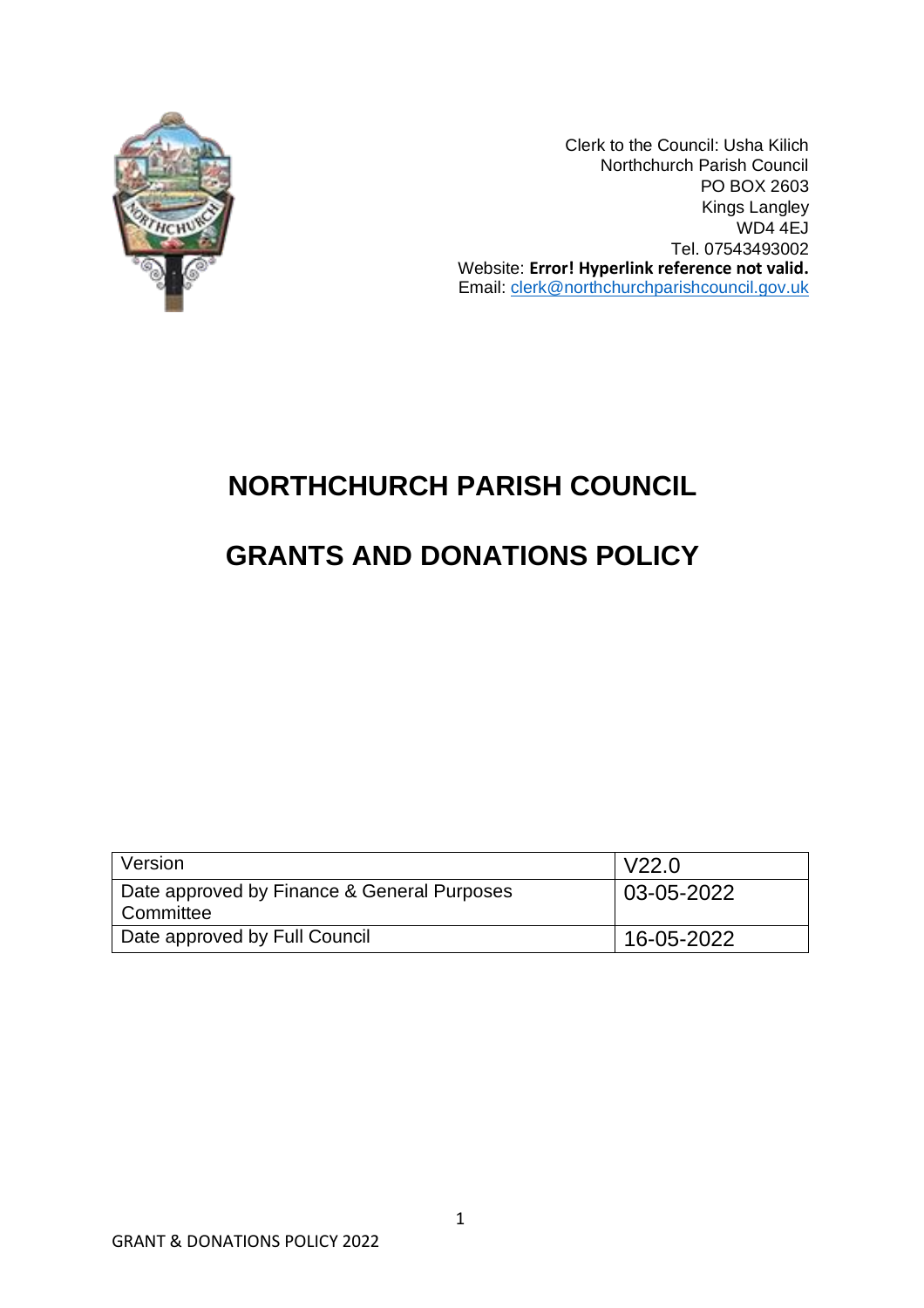## 1. Principles and Rules

The Finance and General Purposes Committee (F&GP) will consider applications for grants (for a specific project) and donations (for general purposes) and make recommendations to the Full Council for a vote. The F&GP will use the checklists below in an honest, objective, fair and transparent way to assess whether the application supports our mission and benefits people who live in the parish. Checklists 1 and 2 are based on legal requirements and are mandatory. Checklist 3 contains desirable (rather than legally required) features.

### 2. Sources of Funding

- 2.1. CIL funds\* from developers (previously S106 contracts)
- 2.2. The "Precept" –the local council tax requirement from local electors;
- 2.3. The sale of land or other assets;
- 2.4. Renting services such as our football pitch and allotments.

\*NPC powers to donate CIL funds differ from the other three sources

"A parish council has no power to hold revenue reserves other than for reasonable working capital (typically between 3- and 12-month's expenditure) or for "specifically earmarked purposes" where money is allocated for a specific purpose but may not be spent in that financial year. This may include donations to purchase or renovate a building, develop a sports facility or community centre etc."

The Good Councillor's Guide to Finance and Transparency 2017

### 3. Powers to Donate

#### 3.1Community Infrastructure Levy (CIL)

CIL 2010 replaced individually negotiated agreements with developers under Section 106 of the Town and Country Planning Act 1990. It allows local planning authorities, in our case Dacorum Borough Council (DBC), to raise funds from a developer (based on the amount of new floor space created by the development). Although principal authorities can only spend CIL on infrastructure projects, local councils, such as NPC, can spend their CIL funds on anything to address the demands that particular development places on an area.

#### 3.2 General Power of Competence

When donating money other than s106 or CIL, such as the precept or the sale of land, NPC is eligible to use its "General Power of Competence" (GPC) under the Localism Act 2011. NPC can use the GPC because it meets the 3 required conditions:

- NPC passed a resolution to adopt the GPC at a full council meeting.
- NPC employs a 'qualified' clerk who has passed a specified sector qualification; and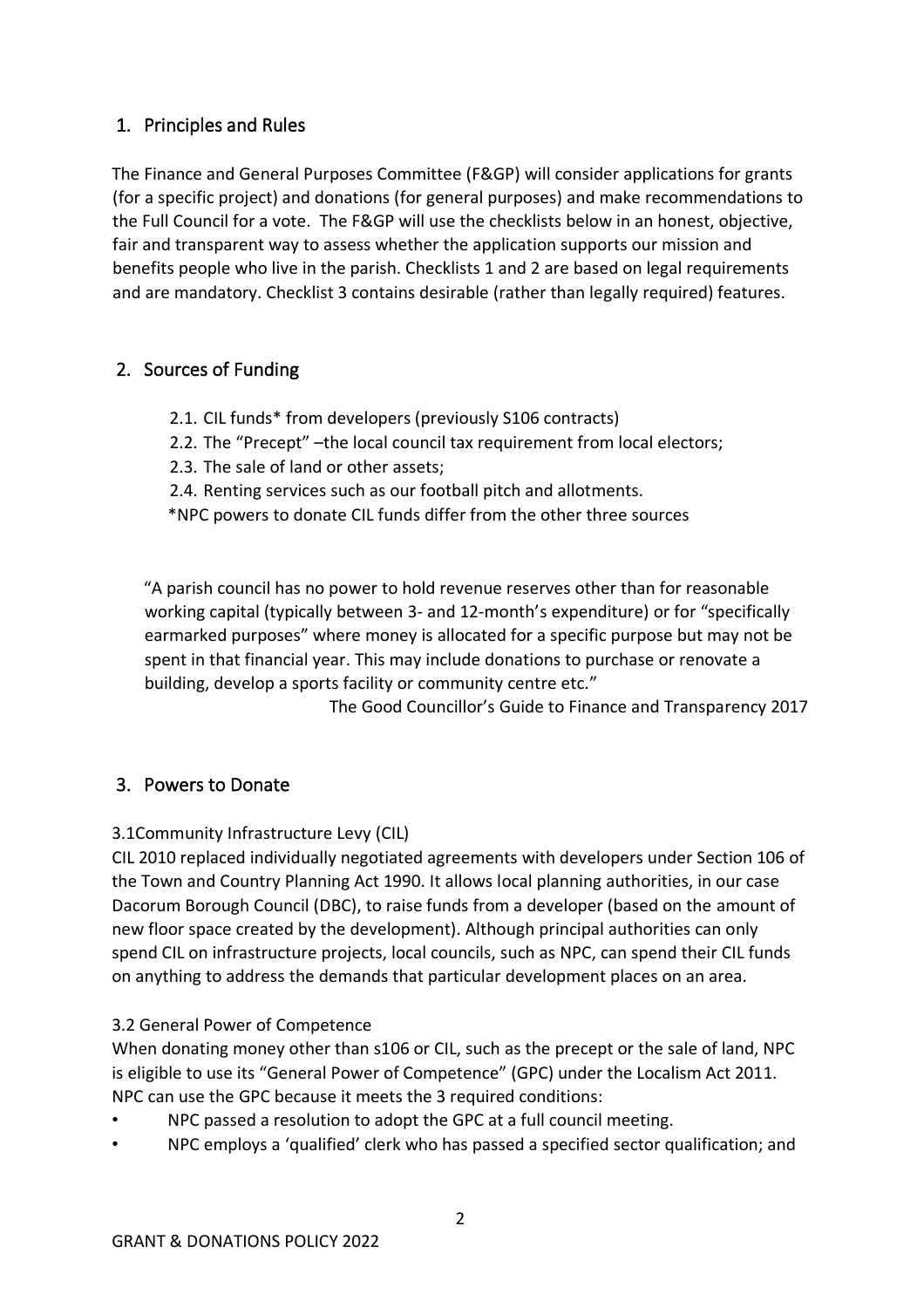• NPC has two thirds of councillors elected or have stood for election, even if unopposed (but not co-opted or appointed).

The GPC gives NPC the power to do anything an individual can do, provided it is not prohibited by other legislation. In simple terms, provided that it is lawful, NPC can donate money without restrictions.

3.3 Local Government Act, Section 137

If at any stage, NPC no longer qualifies for the GPC, we would rely either on a specific power or the power under s.137 of the Local Government Act 1972 which limits the amount a parish council can donate and restricts the purposes.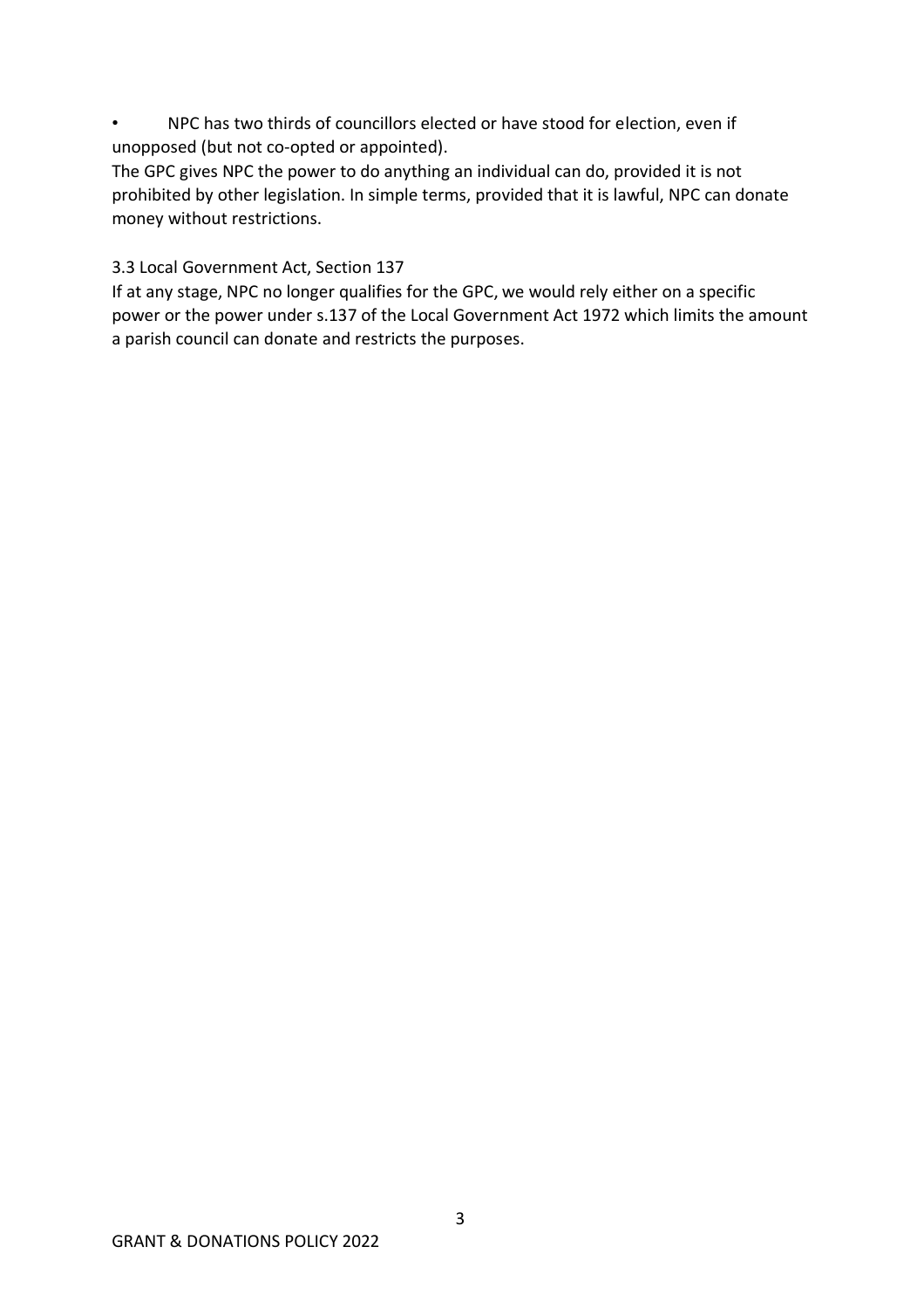### **Appendix 1: Checklists**

| NPC Application for Donation: Checklist 1 |                                                                    |     |    |  |  |  |
|-------------------------------------------|--------------------------------------------------------------------|-----|----|--|--|--|
|                                           | Legal restrictions on councils. The project is not:                | Yes | No |  |  |  |
| 1.1                                       | For an individual, commercial, religious or political organisation |     |    |  |  |  |
| 1.2                                       | The prime responsibility of another statutory authority            |     |    |  |  |  |
| 1.3                                       | For the benefit of privately-owned land or property                |     |    |  |  |  |
| 1.4                                       | Already complete (by the time the grant is made)                   |     |    |  |  |  |

# **NPC Application for Donation: Checklist 2**

| $\mathbf{2}$ |                                                                                                                 | This group is ethically and financially sound:                             | Yes | No |
|--------------|-----------------------------------------------------------------------------------------------------------------|----------------------------------------------------------------------------|-----|----|
| 2.1          | Is established for charitable, benevolent, social, cultural, recreational or philanthropic purposes             |                                                                            |     |    |
| 2.2          | Has a constitution, or set of rules, which defines its aims, objectives and operational procedures              |                                                                            |     |    |
| 2.3          | Can provide its latest annual accounts or bank; statement which are checked and signed by an independent person |                                                                            |     |    |
| 2.4          | Has a bank account operated by at least two joint signatories?                                                  |                                                                            |     |    |
| 2.5          | Uses funding solely for the purpose agreed with the parish council                                              |                                                                            |     |    |
| 2.6          | Will provide receipted invoices on completion of the project                                                    |                                                                            |     |    |
| 2.7          |                                                                                                                 | Agrees to give a progress report at the Annual May Parish Meeting          |     |    |
| 2.8          | Submits a completed application form to our Clerk, at the email above, with supporting documents showing:       |                                                                            | Yes | No |
|              | 2.8.1                                                                                                           | The applicant's accounts for the last financial year;                      |     |    |
|              | 2.8.2                                                                                                           | The applicant's organisation and meeting structure;                        |     |    |
|              | 2.8.3                                                                                                           | Proposed project details including a breakdown of costings;                |     |    |
|              | 2.8.4                                                                                                           | Details of funding sought or secured from other sources:                   |     |    |
|              | 2.8.5                                                                                                           | That local people support the project and are involved in carrying it out. |     |    |